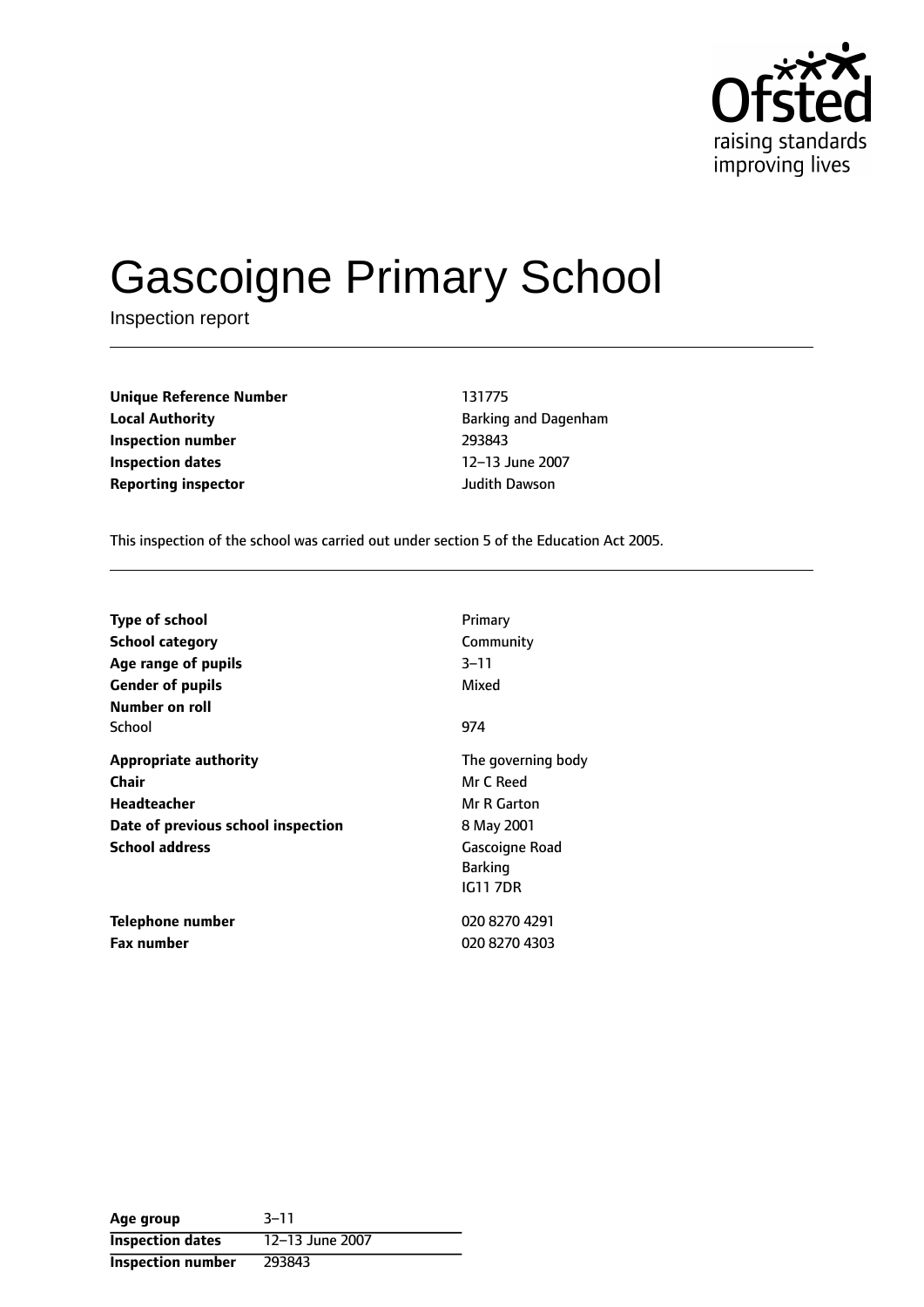.

© Crown copyright 2007

#### Website: www.ofsted.gov.uk

This document may be reproduced in whole or in part for non-commercial educational purposes, provided that the information quoted is reproduced without adaptation and the source and date of publication are stated.

Further copies of this report are obtainable from the school. Under the Education Act 2005, the school must provide a copy of this report free of charge to certain categories of people. A charge not exceeding the full cost of reproduction may be made for any other copies supplied.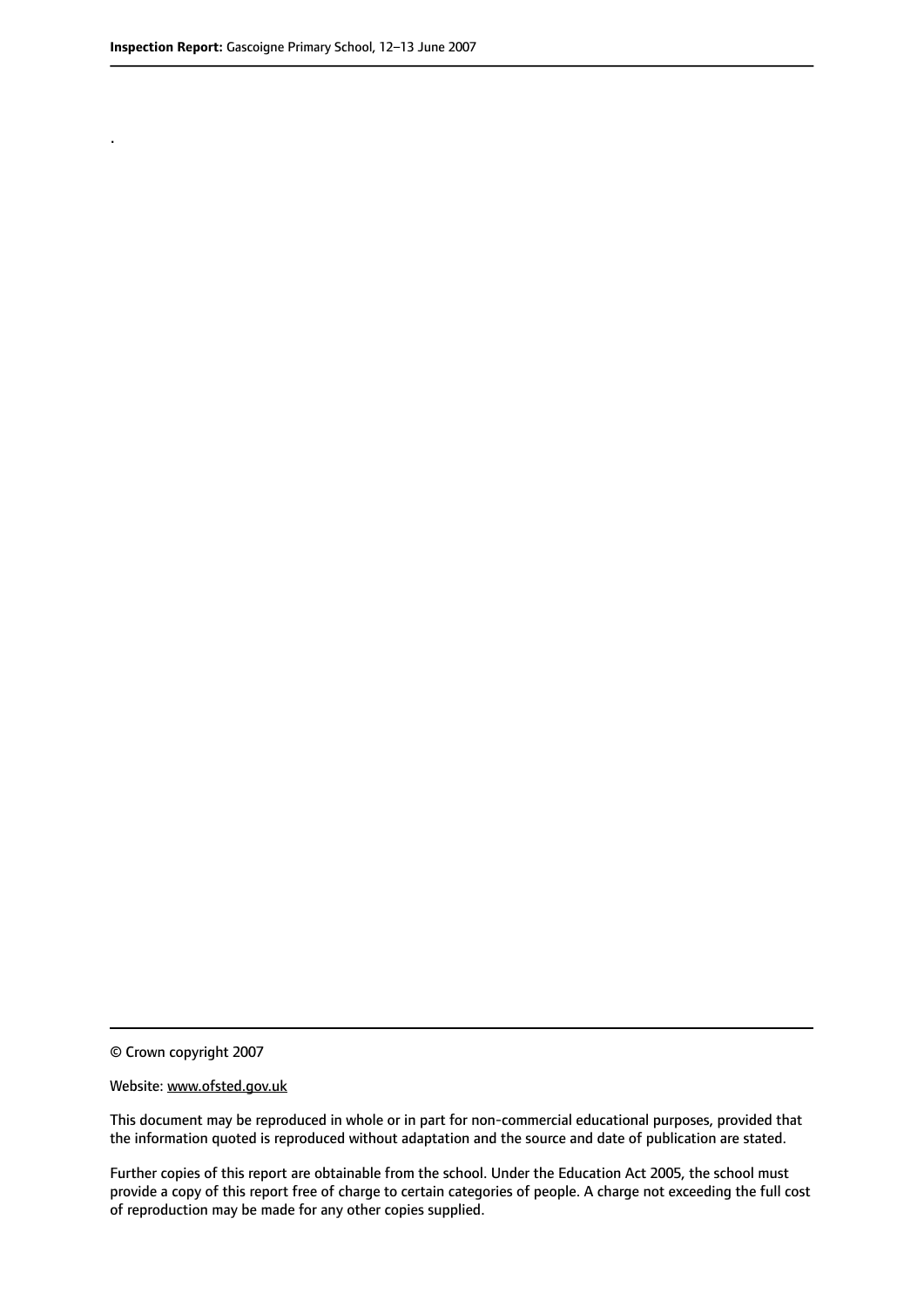# **Introduction**

The inspection was carried out by four Additional Inspectors.

#### **Description of the school**

This very large primary school serves a community of high deprivation. Half the pupils receive free school meals, which is well above average, and a further fifth are unable to claim because of their status. Mobility is very high, with about half the school population changing annually. Three quarters of the pupils have home languages other than English and the majority of these are in the early stages of learning English. There is a wide range of ethnicity within school with the largest groups being West African, Somalian and Albanian. A quarter of the pupils are believed to be refugees or asylum seekers. Although the number of pupils with learning difficulties or disabilities is similar to most schools, because of the changing population, this varies considerably from year-to-year. Attainment on entry to the Nursery is well below average. There is a new Children's Centre on site.

#### **Key for inspection grades**

| Grade 1 | Outstanding  |
|---------|--------------|
| Grade 2 | Good         |
| Grade 3 | Satisfactory |
| Grade 4 | Inadequate   |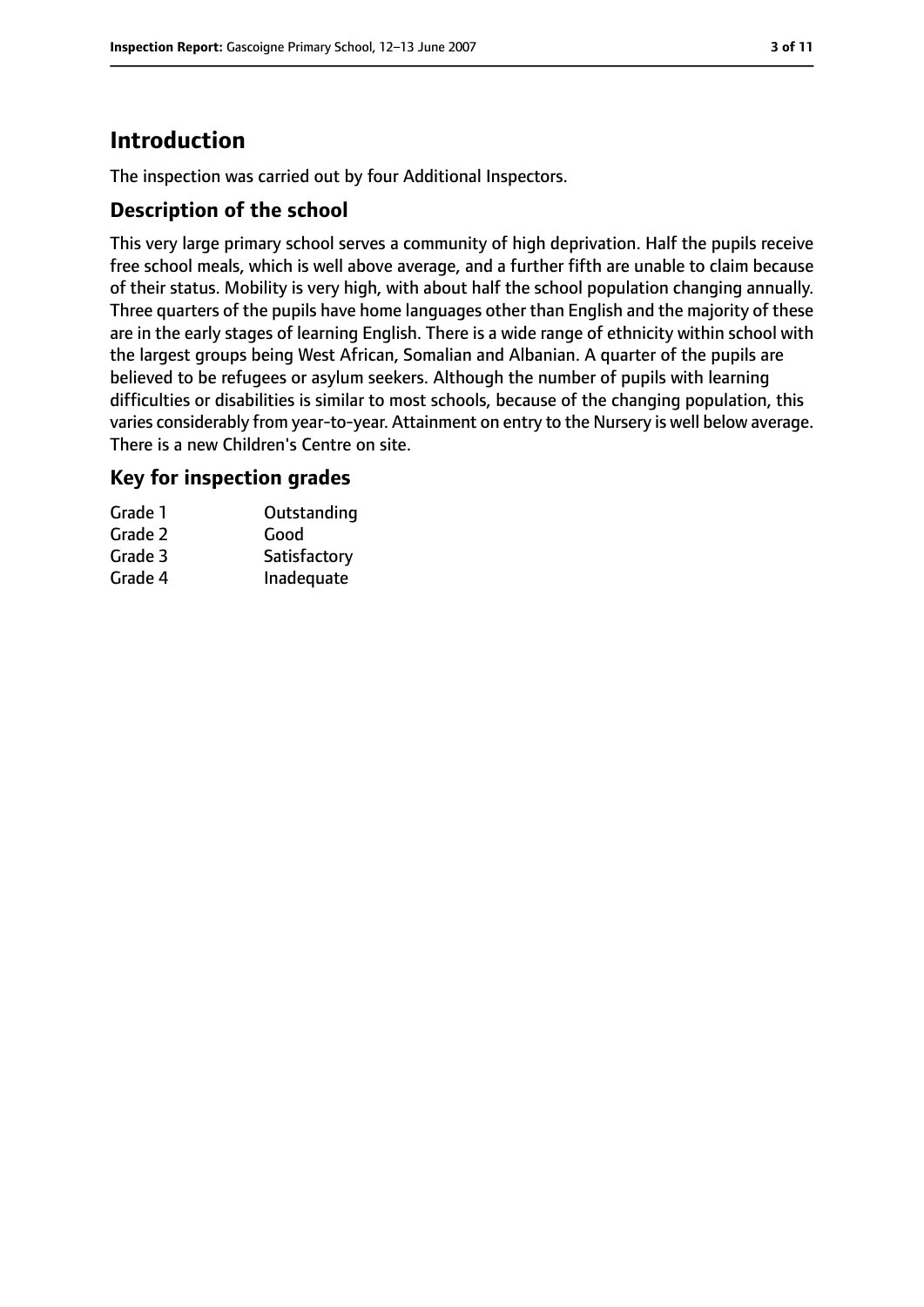# **Overall effectiveness of the school**

#### **Grade: 2**

This is a good school. The challenges generated by the many changes in the school population over the last few years, including a significant increase in the number of pupils, have been addressed very effectively. The school is a haven of calm within the community. Pupils and their families, especially pupils new to the school, those who have little English language and those with significant problems at home, are supported very well. Excellent systems for promoting good attendance have improved attendance considerably, and it is now in line with other schools. Pupils' behaviour is outstanding, both in school and on the playground. They enjoy school and appreciate the wide range of additional activities provided for them. Pupils' spiritual, moral, social and cultural development is outstanding, and a tribute to the school's very good pastoral care and support.

Standards in Year 6 are below average. Given their significant challenges with mobility, language and personal circumstances, most pupils achieve well, making good progress in relation to their starting points. Children in the Foundation Stage achieve well from a generally low starting point because of the good provision and stimulating environment. Pupils with learning difficulties or disabilities and those learning to speak English make good progress because the school has good systems for identifying and supporting them. Pupils' positive attitudes to learning and the mostly good teaching ensure that most make good progress in their lessons. Very good relationships between teachers and pupils establish a good climate for learning. Pupils are given satisfactory academic guidance. Marking is good, often giving pupils guidance on how to improve their work. Pupils have targets for English, but these are not yet firmly understood or acted upon by pupils. Although the school is establishing systems for tracking pupils' progress, these are not consistent throughout the school or rigorous enough to enable teachers to plan challenging work for pupils of all abilities. In addition, a few teachers do not expect enough of their more able pupils. The satisfactory and improving curriculum is increasingly enriching pupils' experiences through theme weeks, music and French.

Leadership and management are good. Leaders have a good understanding of the school's strengths and weaknesses. Plans for development are rigorous and effective, successfully adapting to changing circumstances and ensuring a good potential for future improvement. Staff and resources are deployed effectively and managers are empowered to carry out their duties. Staff, including those new to teaching, and non-teaching staff feel valued and appreciated and there is a strong sense of teamwork. Governance is good. Governors support the school well and carry out their duties effectively. Several are involved in monitoring teaching and learning and actively involved in the financial management. The school is a happy place to be.

#### **What the school should do to improve further**

- Establish consistent whole school systems to track pupils' progress and use the data to ensure pupils achieve well.
- Ensure all teachers have high expectations of their more able pupils.

## **Achievement and standards**

#### **Grade: 2**

Standards are below average which, from pupils' starting points, represents good achievement. Pupils enter the school at many different times, often having attended several schools. Many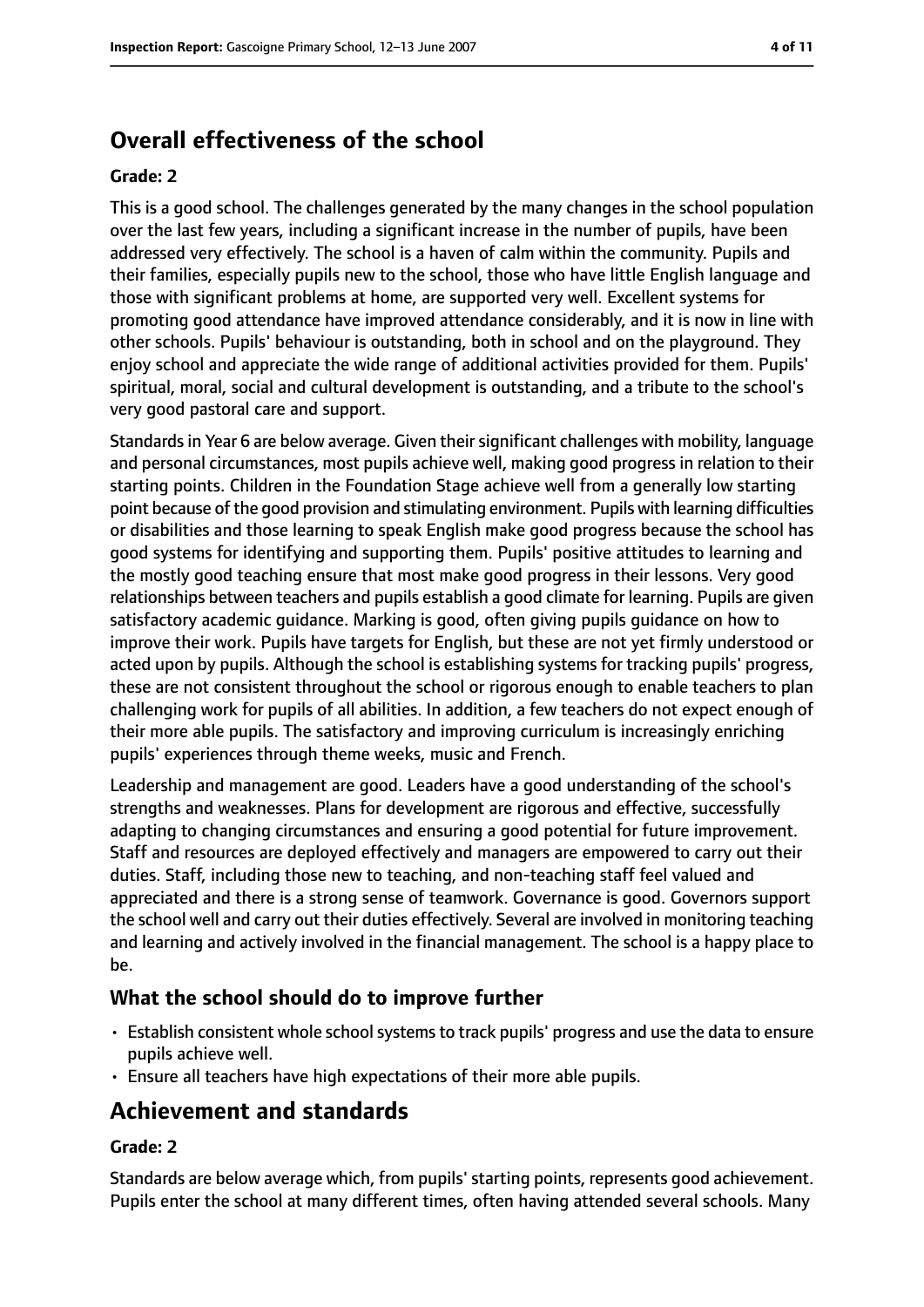are at very early stages of acquiring English. In Year 6, both this year and in 2006, half the pupils were not in Gascoigne School in Year 3. This makes data relating to pupils' progress from Year 2 unreliable and, during their time in school, most pupils achieve well. Although standards in English, mathematics and science are below the national average, the evidence from pupils' work and the school's assessments show that more pupils in the present Year 6 are working at expected levels than was the case in 2006. This is because teaching is now good and, as a result, pupils make good progress in lessons. Many White British pupils have significant challenges in their personal lives that impact on their work in school, in spite of the school's exemplary support. Because of this, some of these pupils are not achieving as well as they should be.

Children enter the Nursery with well below average attainment. They achieve well in all areas of learning, although few attain the expected levels by the end of their Reception Year. Standards remain well below average by Year 2. Most make good progress during their time in the school. However, some more able pupils lack the challenge to enable them to achieve as well as they could.

## **Personal development and well-being**

#### **Grade: 2**

Pupils' personal development and well-being are good. Pupils enjoy their learning and this contributes to their positive attitudes to the school as well as their significantly improved attendance. Spiritual, moral, social and cultural development is outstanding. Pupils empathise with others and take delight in the arts and the world around them. In an assembly, for example, there were gasps of delight as the teacher showed pictures and told a story on the theme of 'Wow!' Pupils enthusiastically take up cultural opportunities such as the instrumental music tuition for Year 5. Their concern and care for each other is clear as they socialise together during breaks and in the dining room, where the small space means they have to be careful and considerate. Behaviour is exemplary as a result of the clear expectations of teachers and other adults. This results in good attitudes to learning.

Pupils' understanding of the importance of making healthy choices is good. Most are pleased with the improvements to school lunch and say that their physical education lessons and after school sports clubs help them to take more exercise. Take up of the many opportunities to contribute to the school community, for example through the school council, or representing their school in sports teams, is good. Pupils are developing the skills of working independently. They have targets for English and are beginning to take some responsibility for their learning. They are developing satisfactory skills to support them in their future lives.

# **Quality of provision**

## **Teaching and learning**

#### **Grade: 2**

The teaching and learning are good. This has improved because the monitoring of lessons has helped teachers to build on their strengths and to address weaknesses. All lessons are characterised by excellent relationships between teachers and pupils. Classroom organisation and management is good, and adults question pupils in ways that require them to think. Teachers insist pupils reply in sentences, helping those learning English to learn well. Pupils support each other well and listen attentively to their teachers and each other. Teachers' planning is generally good but a small minority of teachers do not have sufficiently high expectations of their pupils. These teachers do not use their knowledge of pupils' abilities to set work which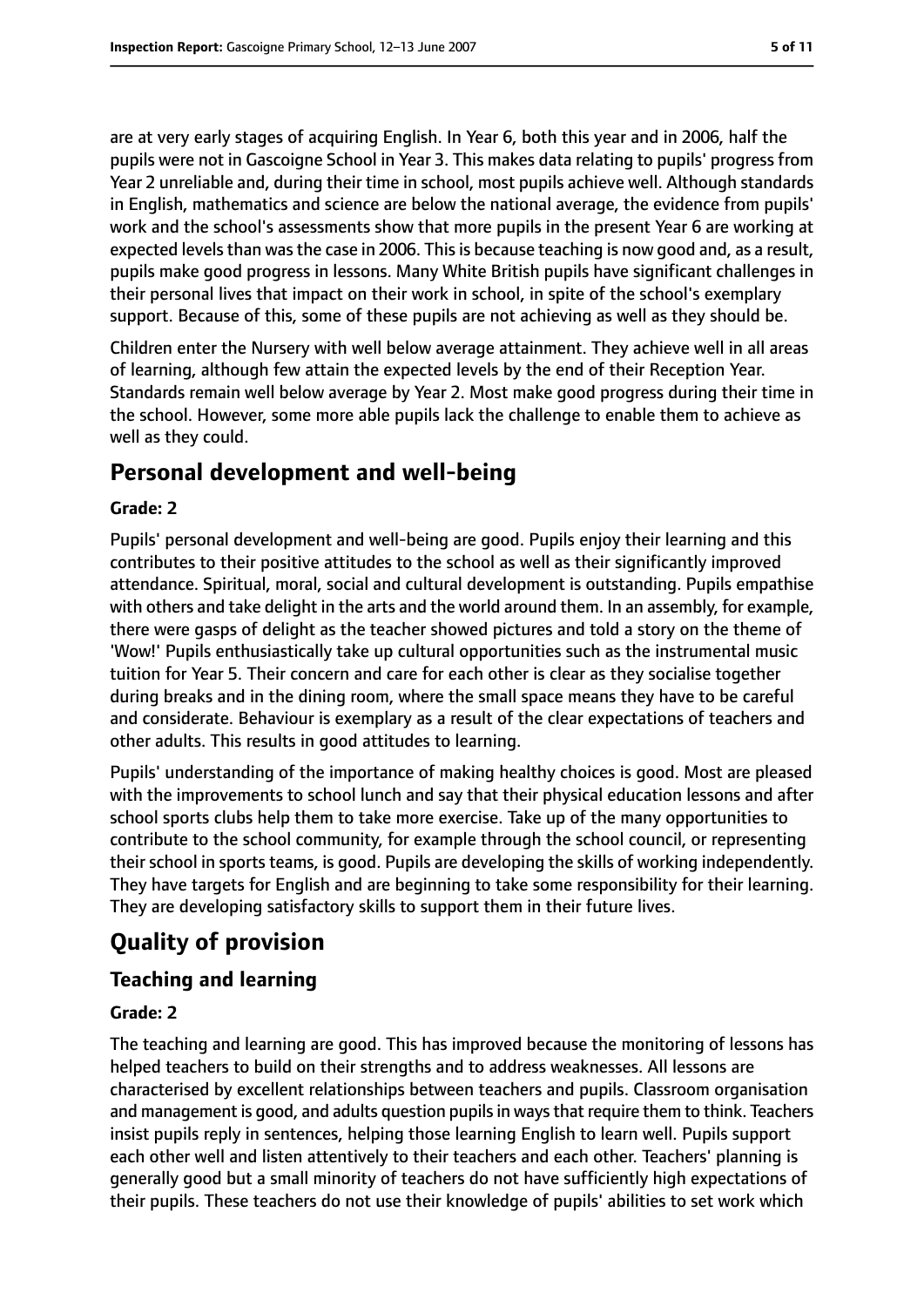is matched to the different pupils' needs, especially the more able pupils. The school has recognised that a few teachers need to improve their subject knowledge and is supporting them well.

Teachers track pupils' progress but are still getting to grips with the challenges of the high mobility. Although pupils who have specific needs are swiftly identified and supported, the tracking does not clearly identify those pupils who, while making steady progress, could do better. Assessment systems vary through the school, making continuity difficult. Procedures are improving and the desire to enable all pupils to reach their full potential is at the heart of the school's work.

Pupils are extremely positive about their teachers. One child described the best thing about the school is that 'the teachers always stick with you.' Teaching assistants are very effective, supporting pupils well. Marking is generally good and learners are given feedback on points for improvement.

#### **Curriculum and other activities**

#### **Grade: 3**

The curriculum is satisfactory overall with some good features. The Foundation Stage curriculum is good, giving children a good start to their education. There is a stimulating environment, enabling children to learn effectively through practical activities.

The school has made changes to the curriculum to broaden the opportunities for all pupils. These include French, taught in Years 5 and 6, and a new music programme for Years 3 to 6 using visiting specialists. This has been effective in developing pupils' self-esteem. Links with local secondary schools on information and communication technology (ICT) projects help prepare pupils for their new schools. Weeks where work is planned around a specific theme make learning interesting and relevant. The school uses visitors, and visits to local venues, well to enrich the curriculum.

The school plans opportunities for pupils to use their English and mathematics skills across the curriculum. The scheme of work for mathematics is not flexible enough to make planning for pupils' different needs straightforward and sometimes lacks challenge for more able pupils. The school is beginning to plan for pupils to use their skills to solve problems, but there is insufficient provision for extending basic skills in some classes.

There is good provision for pupils' personal, social and health education. In Year 1, for example, many pupils, when asked what they would do to make things better, said, 'Make sure people eat healthily and play sports.'

#### **Care, guidance and support**

#### **Grade: 2**

The care given to pupils to ensure that the school provides a welcoming and secure place to learn is a strength of the school. New pupils are well supported and settle in quickly. Children feel safe and are very confident that adults in the school will help and support them. Procedures for safeguarding and protecting children are fully in place. Systems for rewarding pupils with excellent attendance, as well as clear procedures for follow up by the school and education welfare service, have contributed to the impressive improvement in attendance.

Pupils report that they like the fact that their teachers expect them to work hard in lessons. They receive good guidance through marking. Although pupils have targets in English, many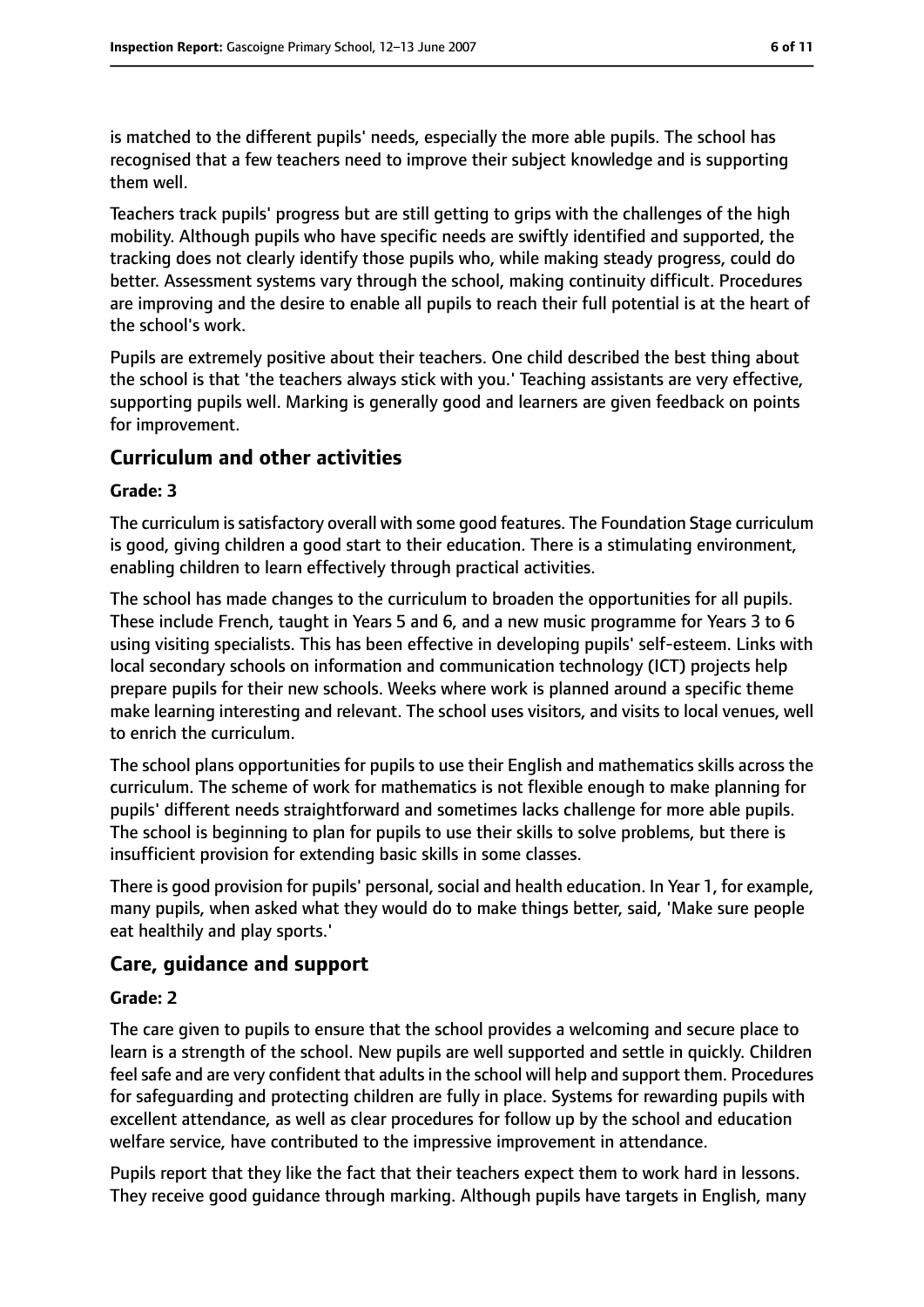pupils are not clear what they are or what they need to do to improve their work. This makes it difficult for pupils to take responsibility for improving their learning or to see how they have improved.

## **Leadership and management**

#### **Grade: 2**

The headteacher and senior management team are a well-established team that has responded to the school's increasing challenges effectively. At all times the school seeks to put the welfare of the pupils and the community at the heart of its work. Leaders have been very successful in their aim to establish a calm community where pupils feel secure and happy. This is especially important for the many pupils who have had turbulent lives. The school is now well placed to build on this good climate for learning to achieve its aim to improve pupils' academic achievement. Other challenges, such as a large deficit in the budget caused by the amalgamation of the two schools several years ago and the rapid increase in numbers, have been addressed successfully. Attendance, poor at the time of the last inspection, is now average, a significant achievement.

The management of the provision for pupils with English as an additional language or learning difficulties or disabilities is good. The school makes good use of the resources available and deploys staff effectively. The monitoring of teaching and learning has been instrumental in improving the quality of teaching. Because of the good leadership in the Foundation Stage, for example, both provision and pupils' achievements have improved since the last inspection. New teachers and pupils are supported very well.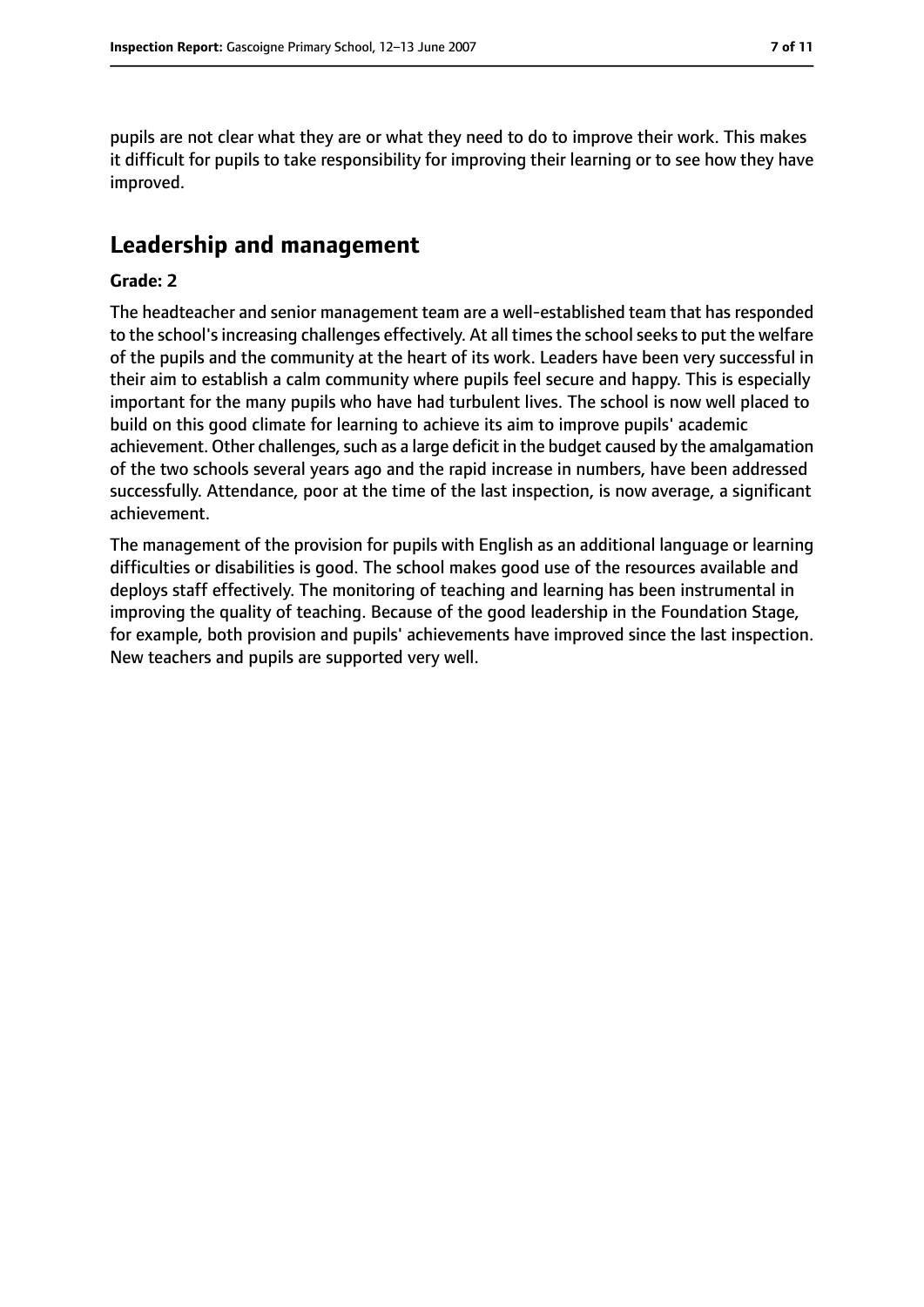**Any complaints about the inspection or the report should be made following the procedures set out in the guidance 'Complaints about school inspection', which is available from Ofsted's website: www.ofsted.gov.uk.**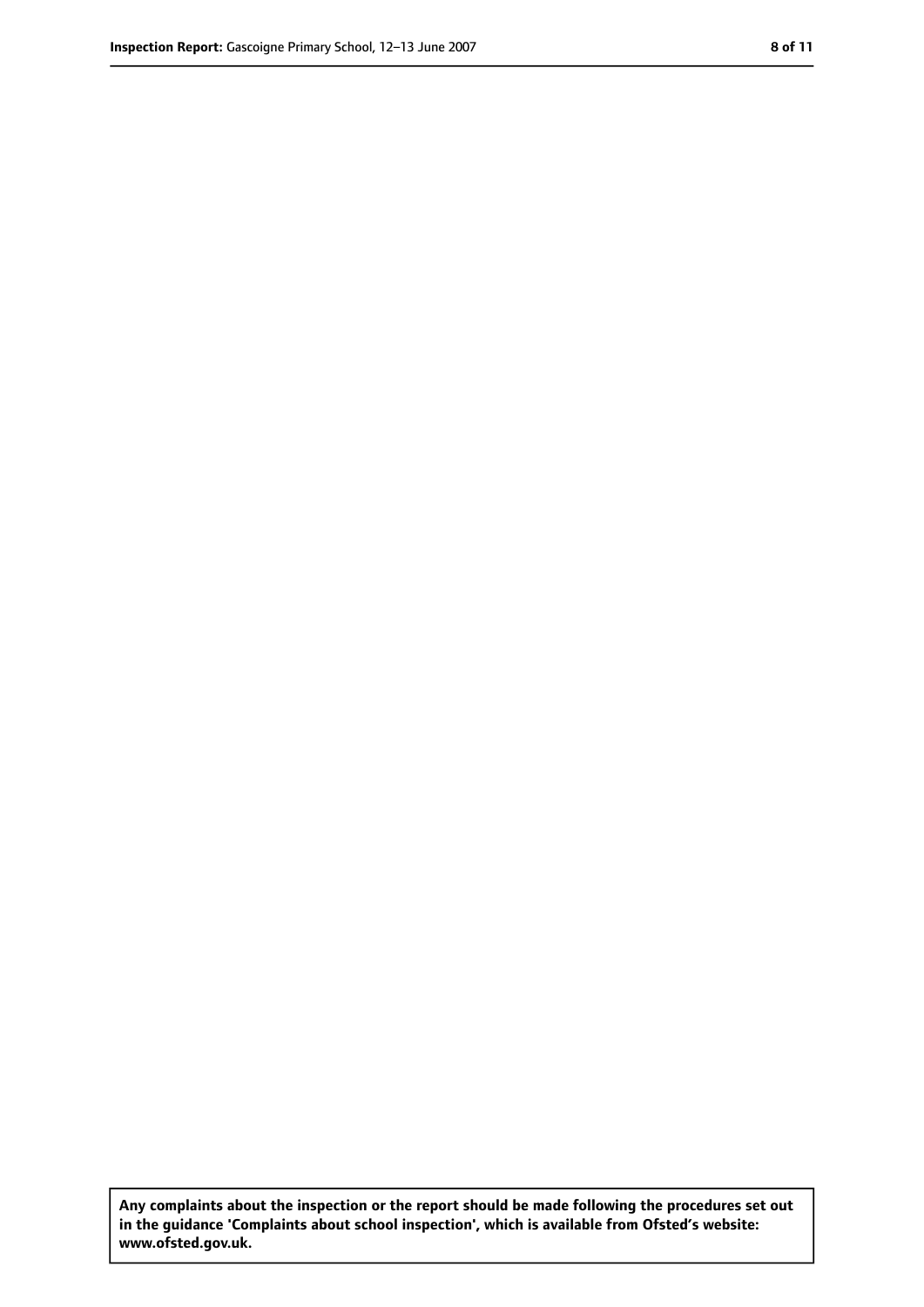#### **Annex A**

# **Inspection judgements**

| Key to judgements: grade 1 is outstanding, grade 2 good, grade 3 satisfactory, and grade 4 $\,$ | <b>School</b>  |
|-------------------------------------------------------------------------------------------------|----------------|
| inadequate                                                                                      | <b>Overall</b> |

## **Overall effectiveness**

| How effective, efficient and inclusive is the provision of education, integrated<br>care and any extended services in meeting the needs of learners? |     |
|------------------------------------------------------------------------------------------------------------------------------------------------------|-----|
| How well does the school work in partnership with others to promote learners'<br>well-being?                                                         |     |
| The quality and standards in the Foundation Stage                                                                                                    |     |
| The effectiveness of the school's self-evaluation                                                                                                    |     |
| The capacity to make any necessary improvements                                                                                                      |     |
| Effective steps have been taken to promote improvement since the last<br>inspection                                                                  | Yes |

## **Achievement and standards**

| How well do learners achieve?                                                                               |  |
|-------------------------------------------------------------------------------------------------------------|--|
| The standards <sup>1</sup> reached by learners                                                              |  |
| How well learners make progress, taking account of any significant variations between<br>groups of learners |  |
| How well learners with learning difficulties and disabilities make progress                                 |  |

## **Personal development and well-being**

| How good is the overall personal development and well-being of the<br>learners?                                  |  |
|------------------------------------------------------------------------------------------------------------------|--|
| The extent of learners' spiritual, moral, social and cultural development                                        |  |
| The behaviour of learners                                                                                        |  |
| The attendance of learners                                                                                       |  |
| How well learners enjoy their education                                                                          |  |
| The extent to which learners adopt safe practices                                                                |  |
| The extent to which learners adopt healthy lifestyles                                                            |  |
| The extent to which learners make a positive contribution to the community                                       |  |
| How well learners develop workplace and other skills that will contribute to<br>their future economic well-being |  |

## **The quality of provision**

| How effective are teaching and learning in meeting the full range of the<br>learners' needs?          |  |
|-------------------------------------------------------------------------------------------------------|--|
| How well do the curriculum and other activities meet the range of needs<br>and interests of learners? |  |
| How well are learners cared for, quided and supported?                                                |  |

 $^1$  Grade 1 - Exceptionally and consistently high; Grade 2 - Generally above average with none significantly below average; Grade 3 - Broadly average to below average; Grade 4 - Exceptionally low.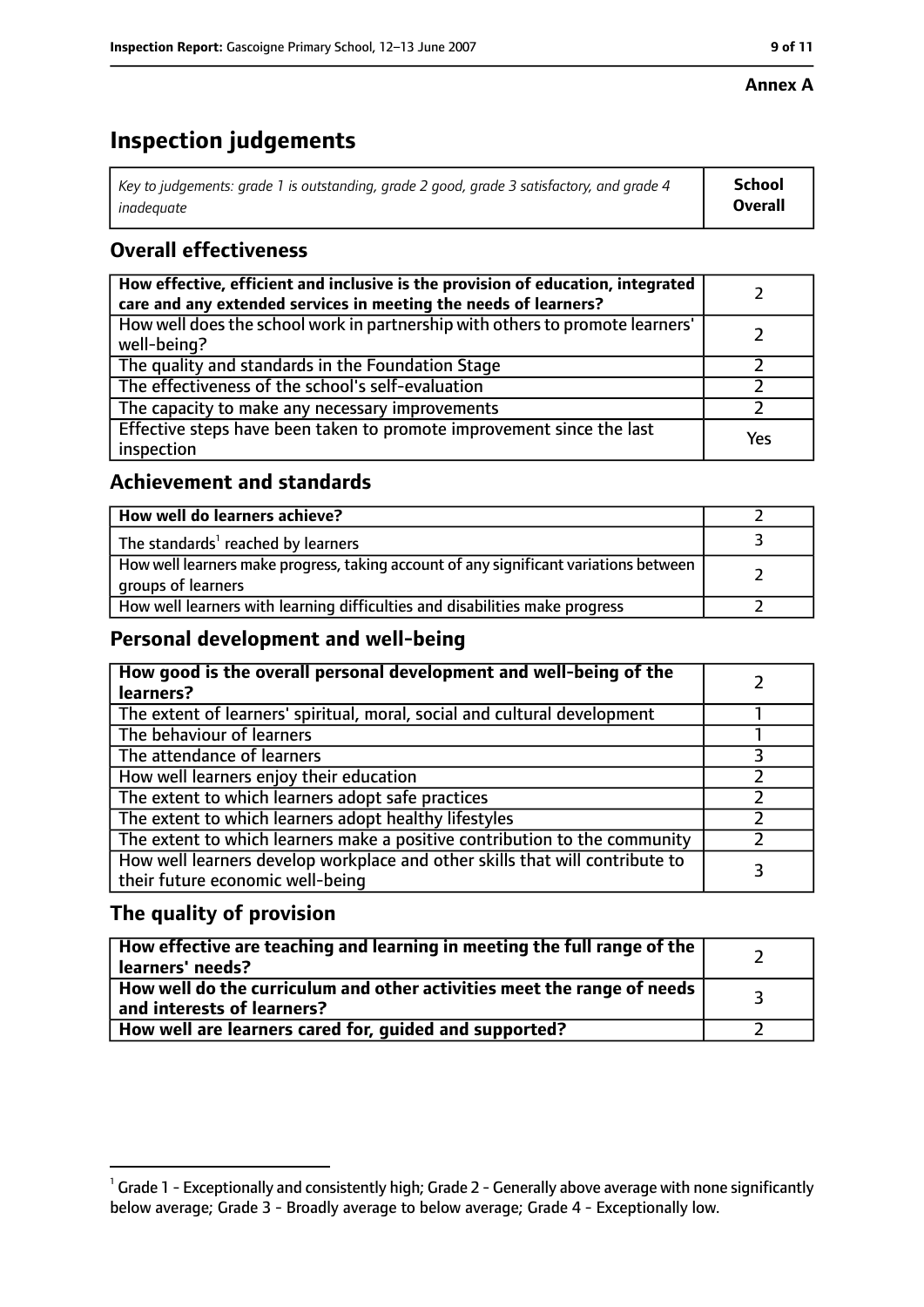# **Leadership and management**

| How effective are leadership and management in raising achievement<br>and supporting all learners?                                              |     |
|-------------------------------------------------------------------------------------------------------------------------------------------------|-----|
| How effectively leaders and managers at all levels set clear direction leading<br>to improvement and promote high quality of care and education |     |
| How effectively performance is monitored, evaluated and improved to meet<br>challenging targets                                                 |     |
| How well equality of opportunity is promoted and discrimination tackled so<br>that all learners achieve as well as they can                     |     |
| How effectively and efficiently resources, including staff, are deployed to<br>achieve value for money                                          | 2   |
| The extent to which governors and other supervisory boards discharge their<br>responsibilities                                                  | 2   |
| Do procedures for safequarding learners meet current government<br>requirements?                                                                | Yes |
| Does this school require special measures?                                                                                                      | No  |
| Does this school require a notice to improve?                                                                                                   | No  |